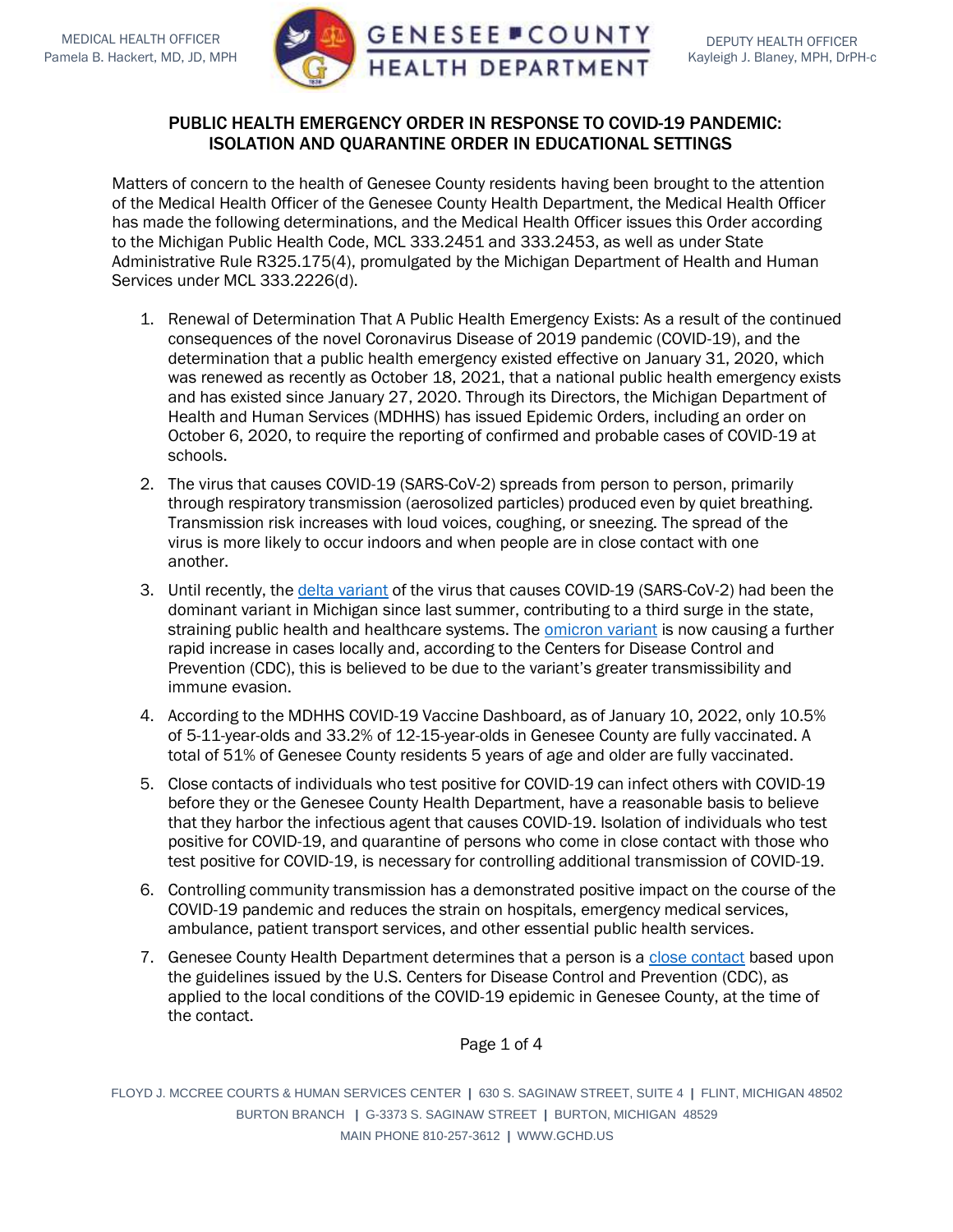

- 8. It has been documented that when prevention strategies such as masking, distancing, increased ventilation, and handwashing are applied consistently in the school classroom and bus settings, the school-associated transmission of COVID-19 is significantly reduced.
- 9. It has been found that testing can be used to preserve in-person learning days for students.

NOW, THEREFORE, IT IS HEREBY ORDERED that all Educational Institutions and all persons in Educational Settings must adhere to the following rules:

- a. All persons identified as confirmed or probable positive cases of COVID-19 via rapid antigen or RT-PCR test, regardless of their vaccination status, must isolate:
	- 1. For a minimum of five (5) days after either symptom onset or specimen collection for persons who were asymptomatic when tested.
	- 2. After five (5) days, a person may end their isolation period if they have no symptoms or if symptoms are resolving, including no fever for 24 hours without the use of fever-reducing medication.
	- 3. Persons ending isolation at five (5) must continue to wear a well-fitting mask for an additional five (5) days following the isolation period when around others.
	- 4. These students may not participate in activities until day 11 if, for safety or other reasons, they are unable to remain masked for that activity.
	- 5. If individuals cannot wear a mask or have a mask exemption, they cannot return to school until 10 days have passed.
- b. All persons identified as COVID-19 cases must cooperate with the identification of close contacts starting from 2 days (48 hours) before the person has any symptoms (or for asymptomatic persons, 2 days before the positive specimen collection date) to the date the person is interviewed by case investigators. All persons identified as COVID-19 cases must identify and provide contact information for close contacts.
- c. Except as provided below, close contacts of COVID-19 cases identified in keeping with the Genesee County Health Department school [guidance](https://www.washtenaw.org/DocumentCenter/View/22509/WCHD-Summary-Guidance-for-K-12-Schools-11-12-21?bidId) are required to quarantine for at least five days (5) after their last exposure to a COVID-19 case. If the individual remains symptom-free, they can resume normal activities on days 6-10 if, but only if they continue self-monitoring for symptoms, adhere to social distancing, wear a tightly fitted face mask over their nose and mouth, and avoid large gatherings on days 6-10.
	- 1. If offered as an option in their school and they meet the criteria, students who are close contacts of COVID-19 cases and are exposed may continue to attend school if they are masked and:
		- Test negative on days 1, 3, and 5 after the close contact. Depending on the day of the week of the exposure, testing days may be altered slightly, but in any case, three negative tests must be obtained within the first 7 days after exposure: and
		- These students must remain asymptomatic and must wear a tightly fitted face mask over their nose and mouth when around others for an additional five (5) days (days 6-10).

## Page 2 of 4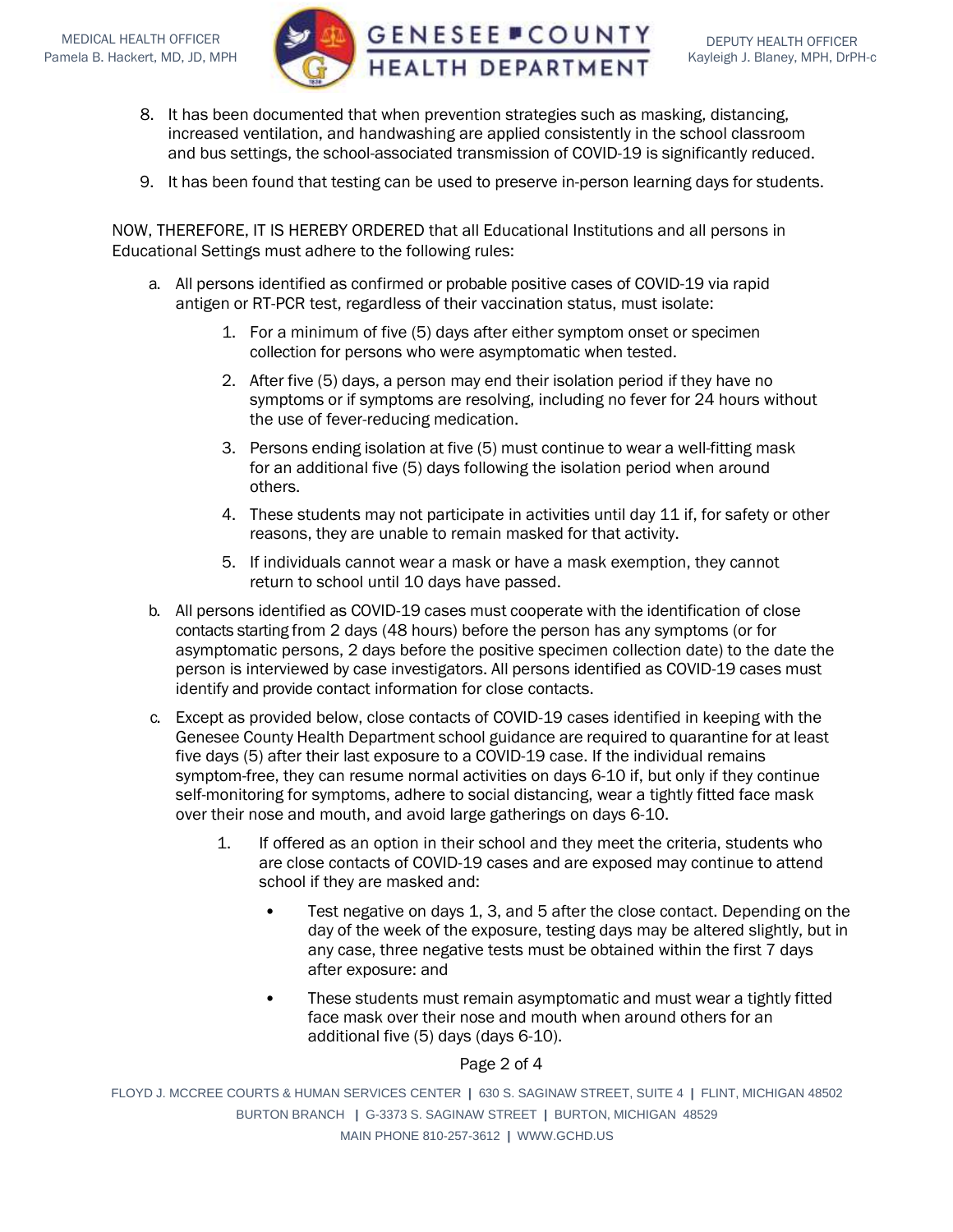

- These students may not participate in activities until day 11 if, for safety or other reasons, they are unable to remain masked for that activity.
- 2. The following persons who are close contacts of COVID-19 cases do not need to quarantine:
	- Persons who had documented laboratory-confirmed or probable COVID-19 illness within the past 90 days and have recovered and remain without COVID-19 symptoms.
	- If a person reports a prior infection that was not a confirmed test, i.e. using a home test, to qualify for the 90-day exclusion for previously positive persons who are asymptomatic, then the school must have documentation that the positive test was reported at the time of infection and that the staff or student had followed the isolation guidelines that were in effect at the time of the prior infection.
	- Persons without COVID-19 symptoms who are fully vaccinated in accordance with CDC guidance. However, these persons must wear a face mask around others for 10 days and test 5 days after exposure if possible.
- 3. If an individual is unable to wear a mask or has a mask exemption, they cannot return to school until 10 days have passed.
- d. When confirmed COVID-19 cases are identified among persons in Educational Settings, the designated representatives of the Educational Institution must identify and provide contact information of the persons who test positive for COVID-19 and the close contact to the case investigator as identified in GCHD guidance. The Educational Institutions must require the persons confirmed with COVID-19 and the close contact to isolate and quarantine in accordance with this Order.
- e. The contents of this Order shall be published to the members of the public at large by all reasonable means available.
- f. Educational Institutions must disseminate, publish, and post this Order so that it is visible to all staff, students, attendees, and visitors.

IT IS FURTHER ORDERED that the terms below shall have the following definitions for purposes of this ORDER:

- a. "Close contact" means being within 6 feet of someone who is a COVID-19 case for a cumulative total of 15 minutes or more over a 24-hour period (for example, three individual 5 minute exposures for a total of 15 minutes). When cases are at "high" levels as defined by the CDC, "close contact" may be adjusted to reduce the tracing burden on Educational Institutions. See GCHD's additional Summary of School Guidance.
- b. "Educational Institutions" or "Educational Settings" shall include all public, private, vocational, and charter schools that provide pre-K through 12th-grade education in Genesee County. For preschool or other classrooms that include any child under age five within an Educational Setting, the order for masking of all staff, volunteers, and children ages 3 and up, remains in place for those classrooms, per MHO order dated November 15, 2021.

## Page 3 of 4